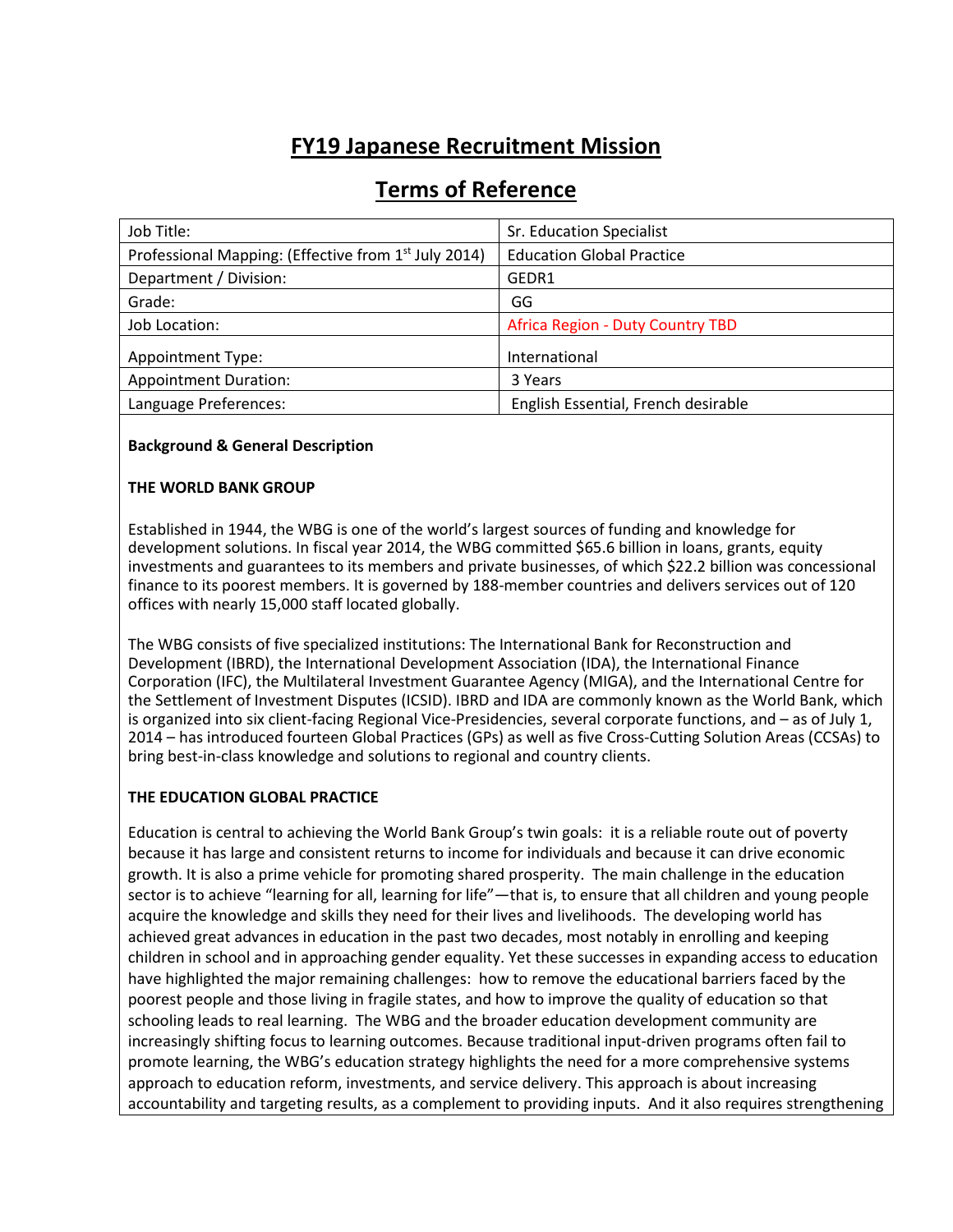the knowledge base on education, to highlight where systems are achieving results, where they are falling short, and what the most effective solutions are. These efforts are increasingly guided by the need to invest early; invest smartly; and invest for all. Through high-quality analytical work, collection and curation of evidence, and practical know-how in these three areas, the WBG is helping its partner countries accelerate their educational progress

The Education Global Practice is led by a Senior Director, who has overall responsibility for the practice. The Senior Director is assisted by two Directors, the hiring manager is the director for the Africa Region. The Education Global Practice Management Team, which is the group that leads and manages the GP, consists of the Senior Director, two Directors and nine Practice Managers.

## **REGIONAL CONTEXT**

The World Bank Group serves 48 client countries in the Africa Region (AFR). Clients range from low income countries, among them several fragile and conflict states, to a small but growing number of middle income countries (MICs) but with weak human development indicators. Average annual per capita income varies widely, and inequalities persist in most AFR countries, with most of the Region's people living in poverty. The Bank's strategy in AFR is focused on two pillars - competitiveness and employment, and vulnerability and resilience –and prioritizes cross-cutting approached founded in governance and public-sector capacity. In the Africa Region, many countries have achieved considerable progress in access to basic education. But challenges persist, namely: improving the quality and relevance of education at all levels; expanding access to early childhood development, post-basic education, developing emphasis on science, technology and innovation; and improving skills development. All these efforts are needed to produce a quality workforce to sustain, innovate and expand on the current growth in the region.

The Education Global Practice team in the region works with client countries – at the regional, sub-regional, national and sub-national levels – to address their unique and shared challenges. We do this by addressing the equilibrium of low-level quality at all levels of education, increasing the efficiency and accountability of education services, modernizing the higher end of the formal education continuum, integrating science and technology more effectively, and aligning skills formation with the needs of a fast-growing Region, including MICs. The GP aims to not only deliver high quality products but also to build capacity in client countries through collaborative interactions with country counterparts and other development partners. It seeks to bring the best possible knowledge to bear on the practical challenges facing client countries and at the same time puts a high priority on knowledge generation, including through rigorous impact evaluations of education interventions. The Education Global Practice is comprised of three Practice Management Units in the region.

#### **Roles & Responsibilities:**

The unit is seeking a experienced Senior Education Specialist, based in Africa Region to lead the education policy dialogue, provide implementation support for the education portfolio and develop the IDA pipeline in selected country, engage in cross-sectoral operations and analytical work. The Senior Education Specialist will work with team of international and local staff based in the duty country and D.C, and possibly work on other countries in the region.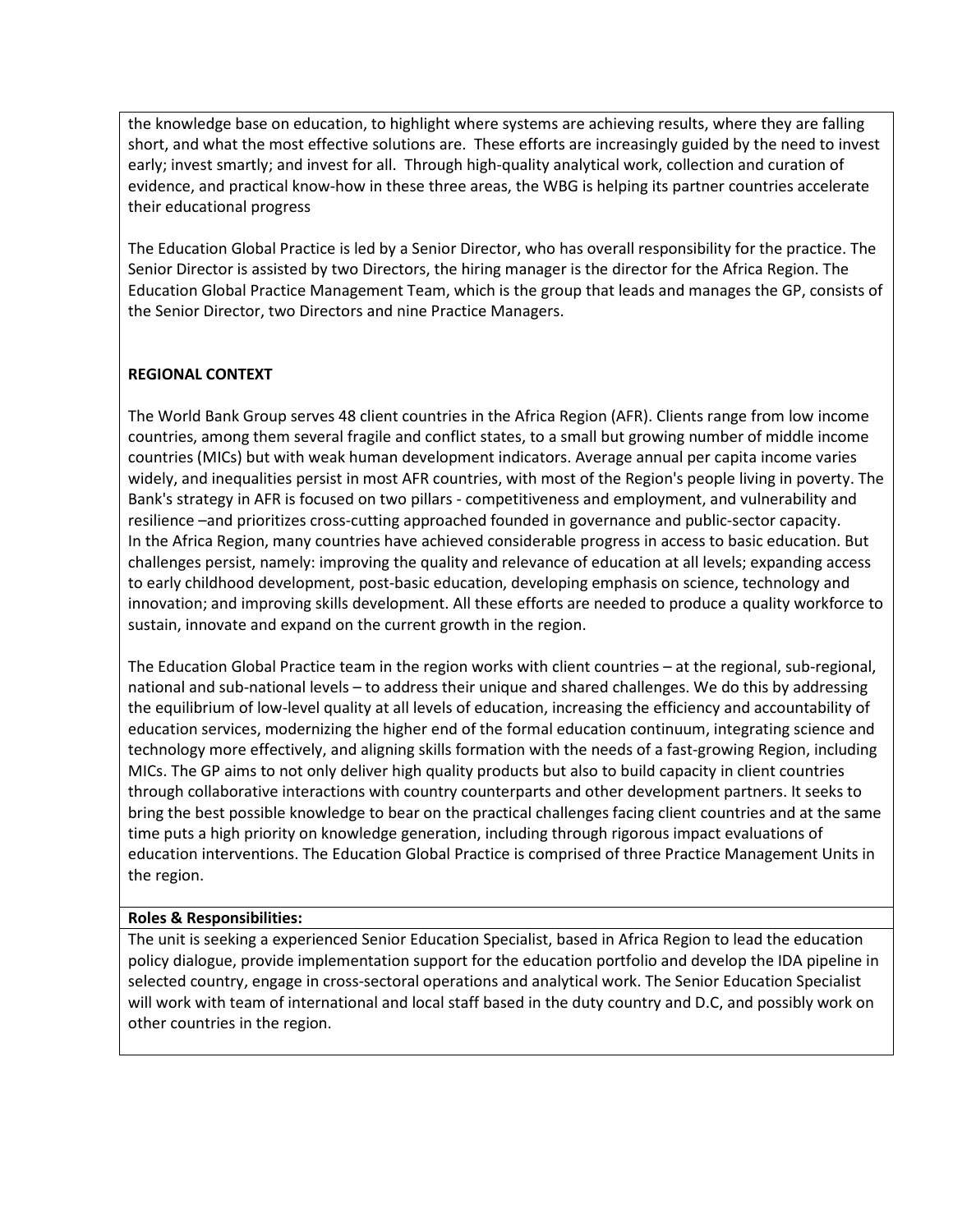The selected candidate will report to one of the Education Practice Managers in the Africa region and will be expected to work in close collaboration with the CMU. The selected candidate is expected to work with country office colleagues as well as other team members based in Washington D.C.

The incumbent will be expected to conduct a high-quality dialogue with an experienced client who wishes to learn from relevant international experience adapted to local conditions, while at the same time, providing implementation support to deal with weak implementation capacity and address governance challenges. The selected candidate will have a strategic vision for the country together with a sound understanding of the local context. He/she should be able to support the government in meeting its goals of ensuring universal completion of basic education with quality, and gradually expanding secondary and higher education. He/ she will deepen the participation of country in regional initiatives such as the Africa Centres of Excellence, the Regional Skills Initiative and PASET, so that the country can benefit from cross-country linkages. The selected candidate will provide overall guidance to the Country portfolio, to ensure its high quality of implementation, and help develop the pipeline, working together with other team members. Identifying and conducting just-in-time analyses and notes to respond to the government's needs is a priority and identifying areas for policy and/or institutional reforms that could be addressed through DPOs or results-based approaches, as well as working with other GPs are priorities.

As the portfolio is large, the selected candidate will need to work with and provide guidance to team members / task team leaders based in Washington DC, as well as in the field.

Specific responsibilities include:

- 1. Operations: Design and supervise operations, both as leader and as member of team, in the education sector or multi-sectoral operations, including the full range of Bank instruments. Provide implementation support for the on-going portfolio. Provide timely advice and support to clients in implementing projects and help to build capacity of Ministry of Education to implement its program
- 2. Policy Dialogue and Building Client Capacity: Conduct sectoral policy dialogue with clients at the highest levels, on a range of complex issues at different levels of education. Identify and nurture opportunities for participating in the broader policy dialogue in the country especially in so far as they impact on education or where the education sector can make a contribution. Build client capacity to use findings of policy research/ analytical work for developing new policies.
- 3. Technical Advice on key issues in the sector and strategic directions for the country's education development: Bring relevant international experience and research to assist in developing local solutions, on issues such as strategies to improve teacher quality, basic education, secondary education/ TVET, quality improvement and financing of higher education, early childhood education and use of ICT in education.
- 4. Analytical work and Non-Lending Services: Design and lead in the preparation of "cutting edge" technical products that respond to critical policy questions identified by the client and which have an impact on policy and operational design. Produce "just in time" notes of high quality as well as lead longer analytical reports. Work on cross-sectoral teams to contribute to products such as public expenditure reviews and implementation of decentralization. Contribute to the country diagnostics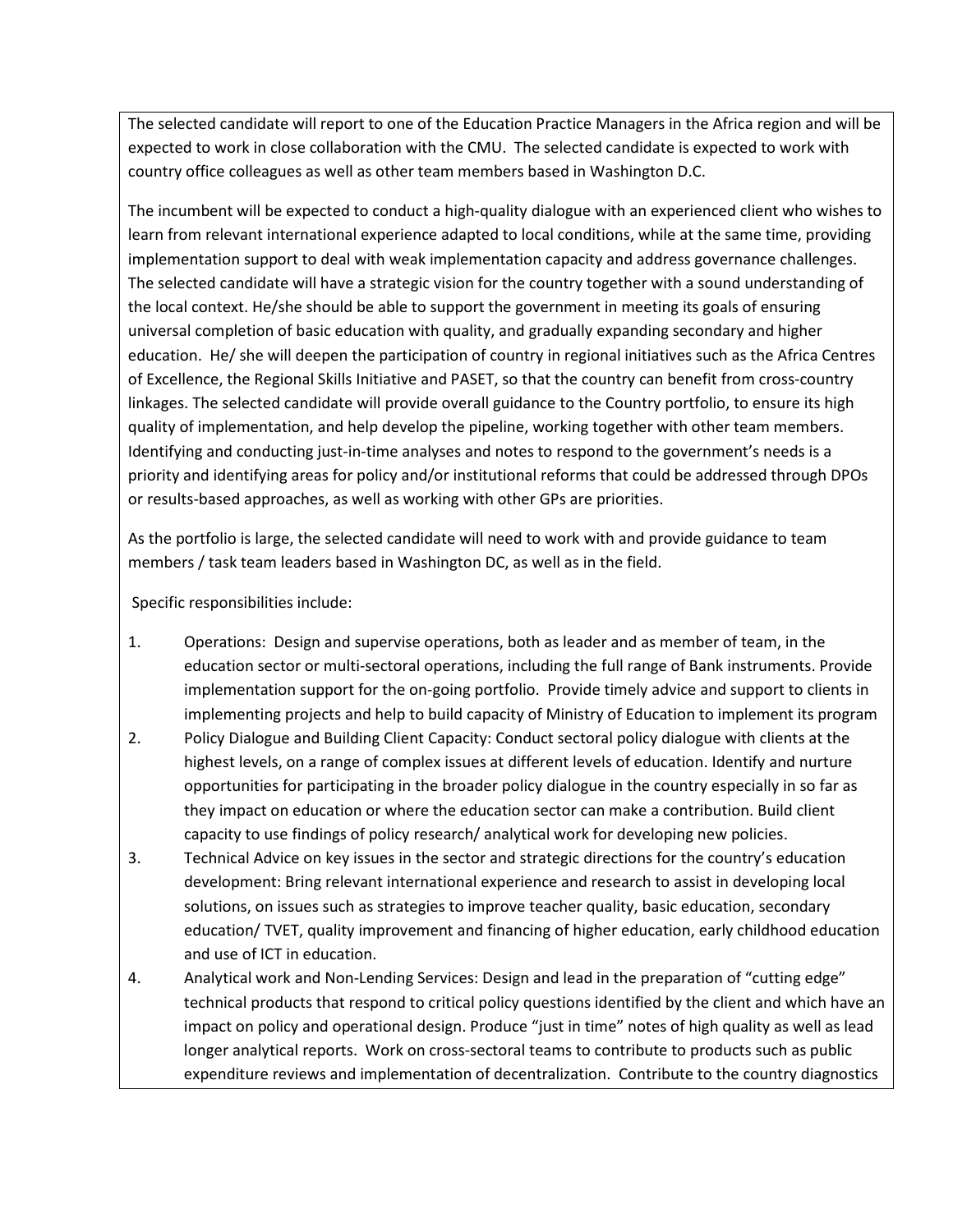and other core analytic work. Contribute to the unit's analytical work by generating "think pieces" and synthesis papers.

- 5. Leadership: Work closely with the Practice Manager and education team and the CMU to identify new business, including innovative financial products, technical advisory services and other services, as required.
- 6. Partnership: Work constructively with partners, including bilateral and multi-lateral donors, UN agencies, NGOs and partners from the South. Contribute to alignment and coordination around country led priorities.

## Selection Criteria & Competencies:

Selection criteria:

The Education GP is seeking an experienced, versatile and highly motivated candidate to oversee and develop a large and growing portfolio. The ideal candidate will combine excellent technical capabilities, experience in analyzing policy options and recommending practical policy reforms, and a capacity to translate analytical findings into policy and into innovative Bank operations to help clients shift policies in new directions or to pilot new approaches.

- Education/Experience: A Ph.D./Doctorate in Education, Economics or relevant field or a Master's Degree (in same areas) with a minimum of 8 years of experience is required.
- Demonstrated expert-level knowledge of and experience in addressing education issues. Deep technical knowledge and experience in one or more areas of education of relevance to the country is required plus demonstrated ability to identify, mobilize and supervise high quality international expertise to develop local solutions. Demonstrated combination of analytical rigor and practical/ solutions-oriented approaches.
- Ability to conduct high level policy dialogue with sophisticated clients, including Ministry of Education, Ministry of Finance and other stakeholders
- Excellent writing ability to write short just-in-time notes, briefing papers as well as typical Bank operational and analytical products.
- Extensive experience with preparation and supervision of Bank projects; experience in working across regions would be a plus.
- Prior field experience in another low-income country would be desirable but is not essential.
- Ability to lead and mentor a team of professionals with excellent interpersonal skills. Proven ability to work effectively and collaboratively across within and across sector boundaries, inspire commitment to excellence and teamwork, and to liaise tactfully as a member of a multicultural team.
- High levels of energy, initiative, and flexibility in quickly adjusting to changing work program requirements
- Ability to juggle numerous competing demands and priorities, respond quickly to country and management requests, and set priorities for self and others